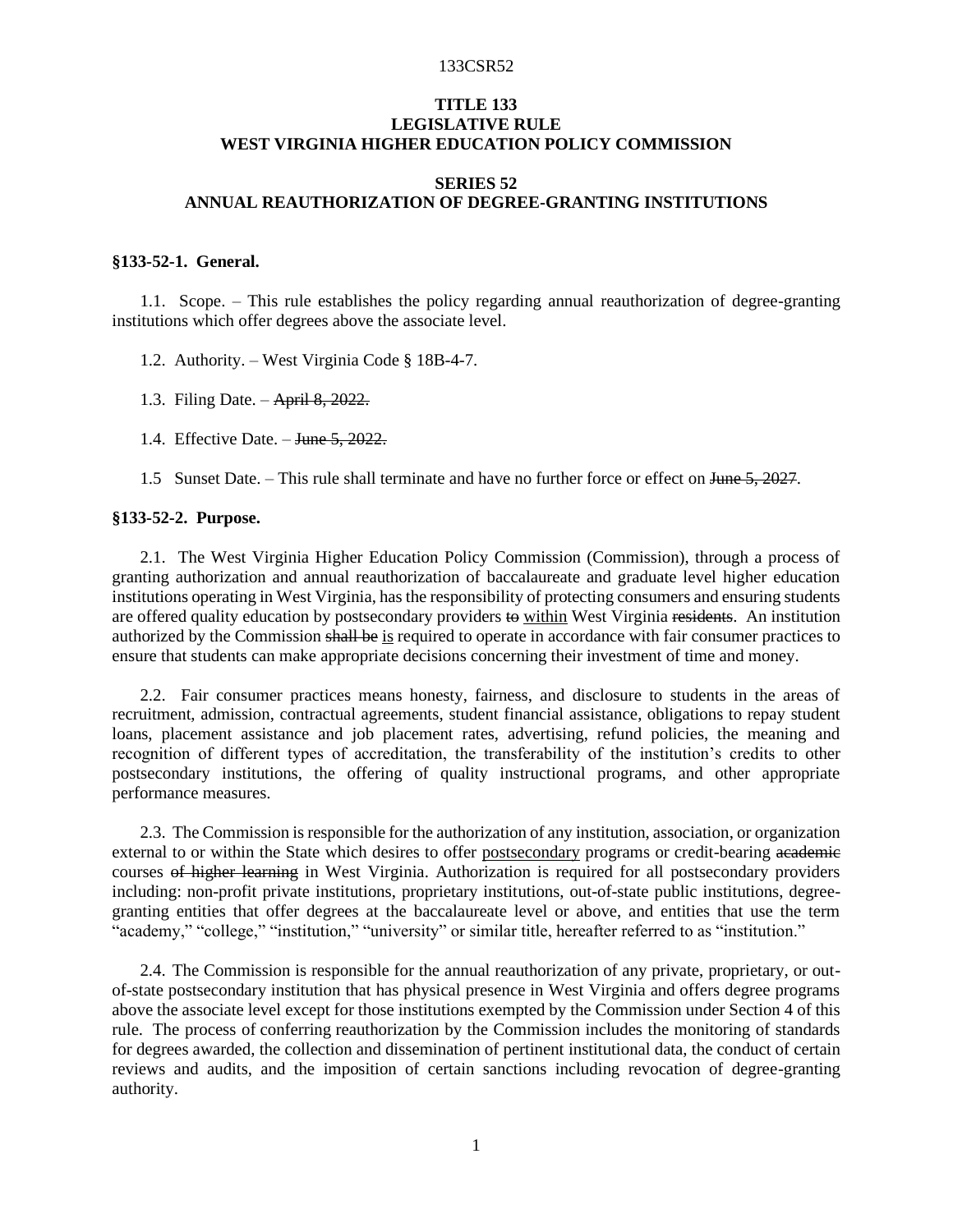2.5. Existing institutions of higher education authorized to operate in West Virginia prior to the effective date of this rule are subject to the reauthorization provisions of this rule and shall report annually to the Commission on all items related to reauthorization prescribed in this rule.

2.6. While The provisions of this rule apply directly to the annual reauthorization of any private institution in West Virginia which offers degrees above the associate level, the criteria for annual reauthorization also apply to public higher education institutions that offer degrees above the associate level in the state, and are under the purview of the Commission with the exception of Marshall University and West Virginia University.

2.7. While exempt from annual reauthorization, Marshall University and West Virginia University West Virginia's public universities shall remain continuously authorized to operate unless the Legislature takes affirmative action to suspend or discontinue its operations; *Provided*, That such public universities shall provide information delineated in Section 5.4 to the Commission by November 1 of each year upon request or as needed for reporting purposes.

2.8. The Commission shall make available information on institutional performance of all public institutions located in West Virginia, including Marshall University and West Virginia University, on the Commission's website and through other appropriate venues.

## **§133-52-3. Definitions.**

3.1. "Accreditation" means a review of the quality of higher education institutions and programs to ensure that such institutions meet acceptable levels of quality, which is status attained by the institution through voluntarily meeting standards set by a nongovernmental entity (i.e., an accrediting organization recognized by the U.S. Secretary Department of Education) as well as federal and State government agencies authorized to set such standards.

3.2. "Authorization" means the status attained by the institution that allows the institution to offer postsecondary programs and courses within the State of West Virginia. This status is granted by the Higher Education Policy Commission when the institution demonstrates compliance with the requirements for such status.

3.3. "Chancellor" means the Chancellor for Higher Education as that term is defined by W. Va. Code §18B-2-1 or his or her designee.

3.34. "Commission" means the West Virginia Higher Education Policy Commission.

3.45. "Council" means the West Virginia Council for Community and Technical College Education.

3.56. "Degree" means any earned award conferred by a higher education institution which represents satisfactory completion of the requirements of a program, or course of study, or any instruction beyond or apart from the secondary level of greater duration than eleven months of full-time study.

3.6. "Distance education" means the delivery of any course or degree programs by synchronous or asynchronous technology. Asynchronous or synchronous technology via distance delivery includes all forms of internet, electronic, digital, online, video, and any other technology driven delivery system.

3.7. "Institution" means any person, firm, corporation, association, agency, institute, trust, or other entity of any nature whatsoever offering education beyond the secondary level which:

3.7.a. Offers courses or programs of study or instruction which lead to or which may reasonably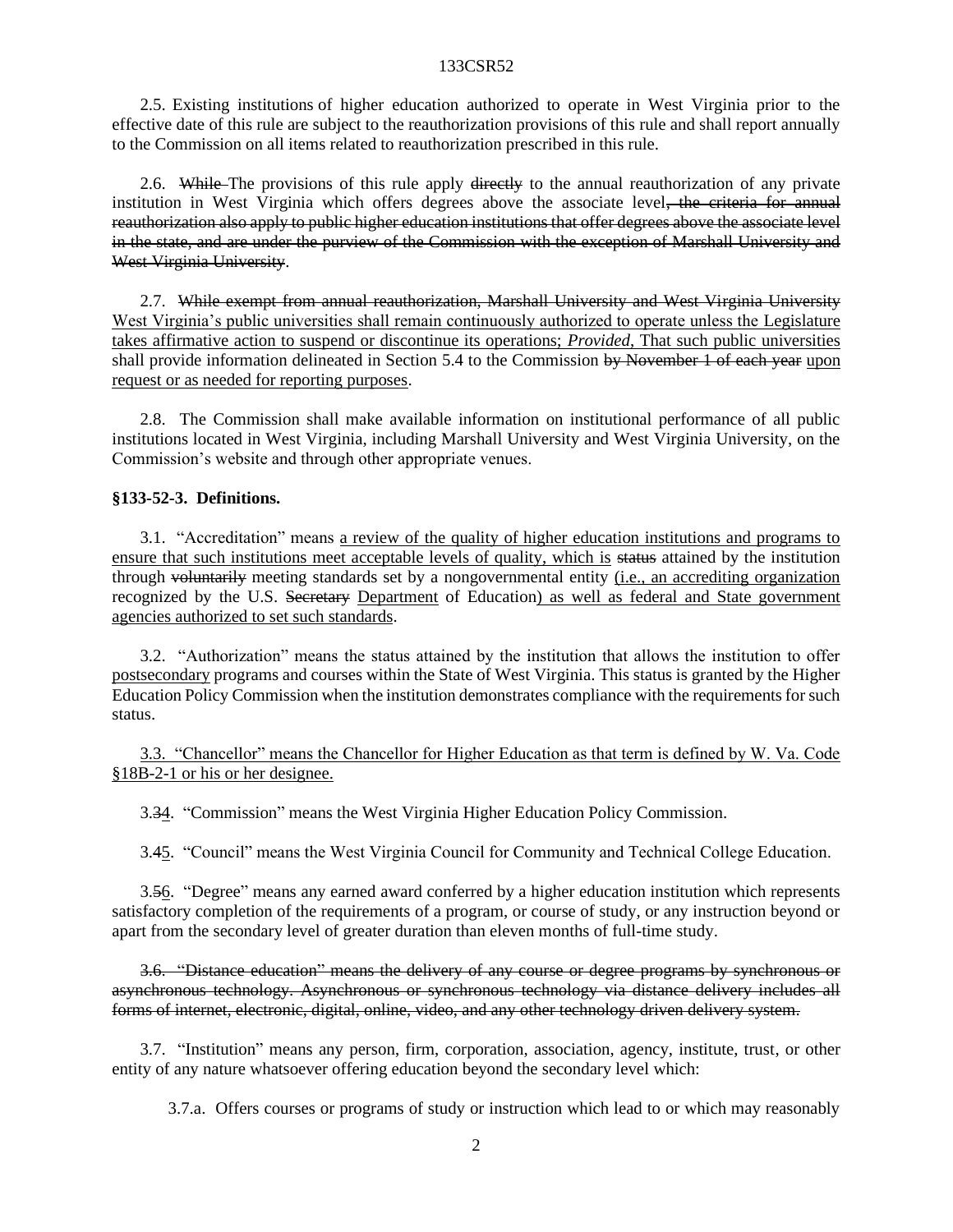be understood to be applicable toward a baccalaureate, masters, doctorate, or other specialized certification or degree designation above the baccalaureate associate's degree level; or

3.7.b. Operates a facility as a college or university or other entity in the State of West Virginia which offers degrees or other indicia of a level of educational attainment beyond the secondary school level; or

3.7.c. Uses the term "college" or "university," or words of like meaning in its name or in any manner in connection with its academic affairs or business.

3.8. "Physical presence" means an actual presence in the State, online or on-site, for the purpose of conducting activity related to: a postsecondary educational institution; educational services; dissemination of educational credentials; or enrollment, solicitation, or advertising. "Physical presence" as further outlined for purposes of authorization shall include but not be limited to:

3.8.a. An instructional site within the state;

3.8.b. Dissemination of an educational credential from a location within the State.

3.8.c. An agent, whether compensated or not, who is utilized for the purpose of administering, coordinating, teaching, training, tutoring, counseling, advising, recruiting, or performing any other activity on behalf of the sponsoring institution;

3.8.d. Advertising, promotional material, or public solicitation in any form that targets West Virginia residents through distribution or advertising in the State;

3.8.e. Instructional delivery that receives assistance from any other organization within the State in that delivery; or

3.8.f. Clinical experiences, internships, or other similar curricular requirements.

Activities exempt from this definition include: online instructors residing in West Virginia but having no direct, in-person contact with students and individuals participating in college fairs coordinated by the Commission and or West Virginia local school districts.

3.9. "Reauthorization" is the process by which an institution annually renews its status as an institution authorized to offer programs and courses for in West Virginia residents. This status is granted by the Commission when the institution demonstrates compliance with the requirements for such status.

3.10. "Religious, theological, or faith–based institution" means a postsecondary institution that offers no degree programs other than those specifically related to the institution's doctrine. Institutions that offer general degree programs cannot be exempted by this rule as religious, theological, or faith-based.

3.11. "Unearned tuition" means the anticipated amount of tuition revenue minus refunds that will be generated within a one-year time frame of the institution's authorized operation in West Virginia. "Unearned tuition" for the application of annual reauthorization is the amount of tuition revenue minus refunds that were received during the previous year.

## **§133-52-4. Exemptions.**

4.1. Any institution fully authorized by the Commission to operate in West Virginia prior to the effective date of this rule is subject to the provisions of this rule pertaining to reauthorization except as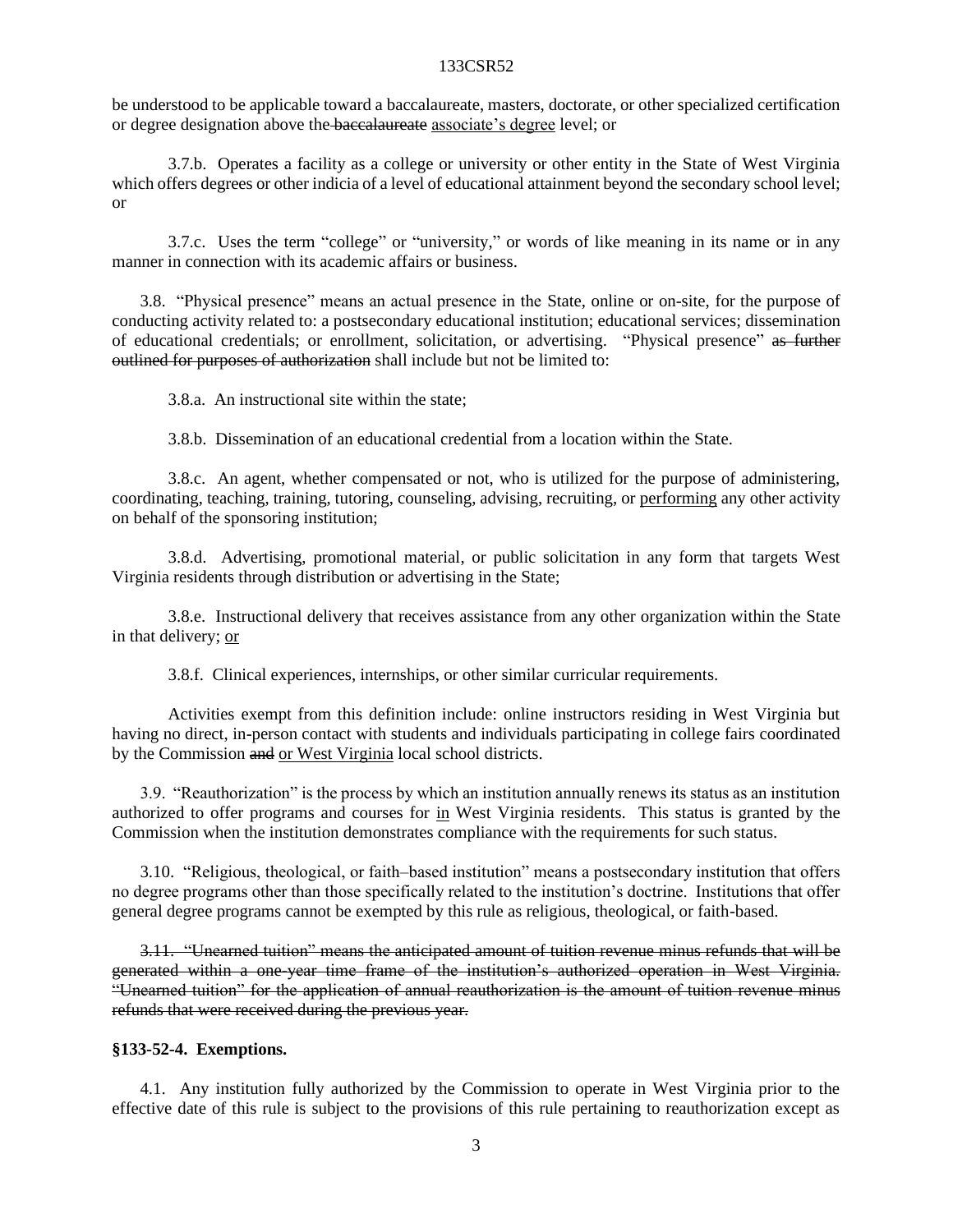provided in subsection 4.2.

4.2. The following institutions shall be exempt from the provisions of this rule:

4.2.a. Correspondence, business, occupational and trade schools which are regulated under West Virginia Code provisions §18B-2B-9 and West Virginia Council for Community and Technical College Education, Title 135, Legislative Rule, Series 35 on correspondence 135 C.S.R. 35, *Business, Occupational and Trade Schools*.

4.2.b. Out-of-state institutions:

4.2.b.1. Offering courses through brokering or other collaborative arrangements with a West Virginia public institution of higher education and which support programmatic offerings of the State institution;

4.2.b.2. Offering a short course or seminar in which the instruction for the segment takes no more than 20 classroom hours and is not for college credit;

4.2.b.3. Offering courses or programs on a military installation solely for military personnel or civilians employed on such installation;

4.2.b.4. Offering courses or programs at a location in West Virginia by the authority of the Commission for a designated period of time; or

4.2.b.5. Offering online courses or programs with Commission approval for a specified period of time.

4.2.c. Non-Degree granting institutions whose programs are designed primarily for job entry or upgrading of skills and are described in clock (contact) hours. These programs typically prepare individuals for employment and do not require courses beyond those specific to the job or its field with program length sufficient to effect outcomes.

4.2.d. A religious, theological, or faith-based institution which meets the criteria for exemption outlined in Series 20133 C.S.R. 20, *Initial Authorization of Degree-Granting Institutions,* and offers no degree programs other than those specifically related to the institution's doctrine.

4.2.e. Those institutions subject to annual reauthorization by the West Virginia Council for Community and Technical College Education, under its Title 135, Series 52 pursuant to W. Va. Code § 18B-4-7 and 135 C.S.R. 52, *Annual Reauthorization of Degree-Granting Institutions*.

## **§133-52-5. Annual Reauthorization.**

5.1. All authorized institutions, except West Virginia public universities and those previously exempted in subsection 4.2 of this rule, must annually submit a reauthorization application report in a format prescribed by Commission staff the Chancellor. The annual reauthorization year will be from July 1 through June 30, with the 2012-2013 year being the initial reporting year. The annual application is due each November 1 and must be accompanied by an annual fee as provided in section 9 of this rule.

5.2. Reauthorization applications postmarked after November 1 or other due date will be assessed a late renewal fee as prescribed in section 9 of this rule.

5.3. Upon request by the Commission, authorized institutions must provide documentation necessary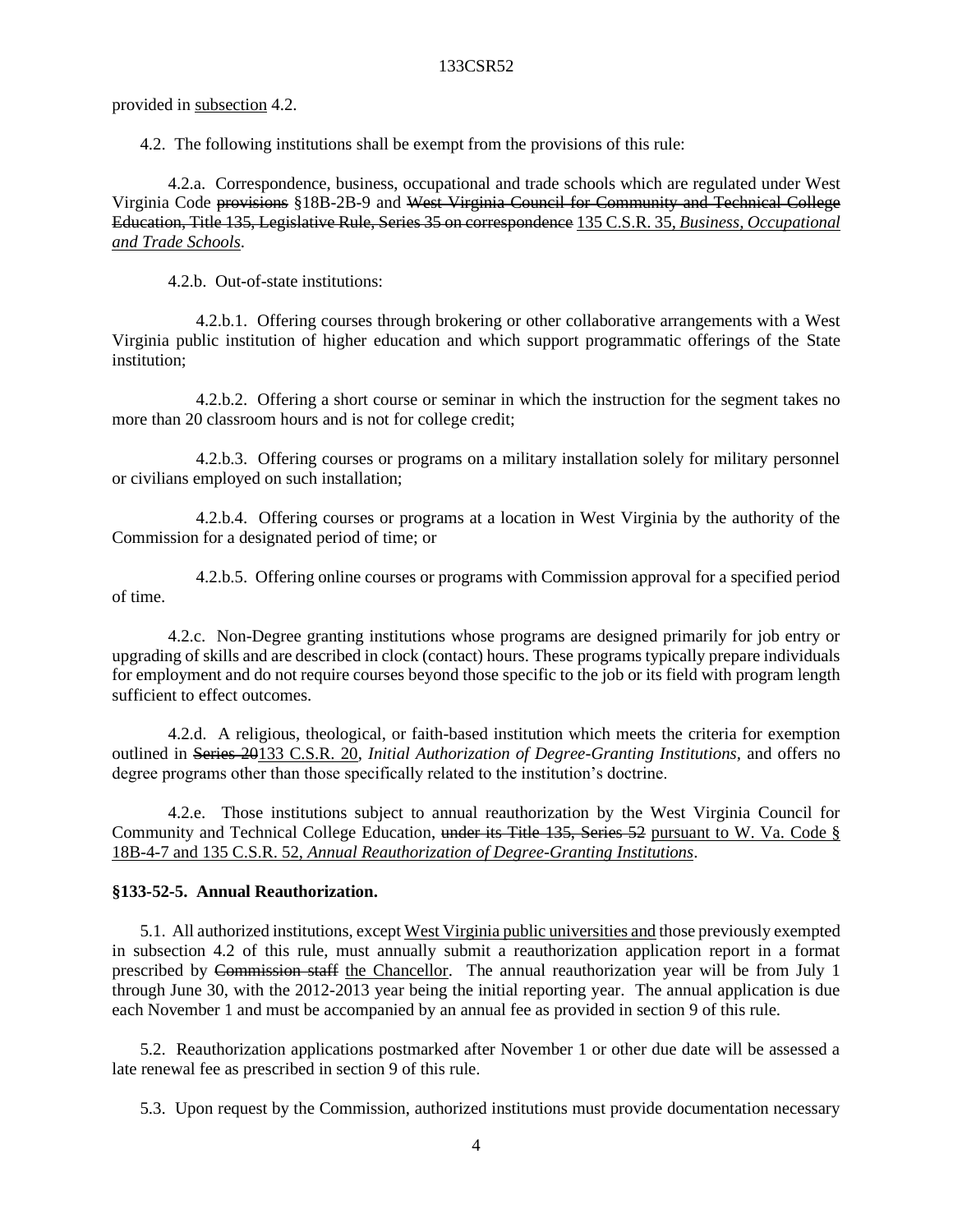to assess the performance of the institution.

5.4. The reauthorization application must shall include the following:

5.4.a. Name and address of the institution of higher education;

5.4.b. Chief executive officer's name, title, address, phone number, fax number, and email address;

5.4.c. Institutional liaison's name, title, address, phone number, fax number, and email address;

5.4.d. Verification of current accreditation status and copy of latest annual HLC/NCA Higher Learning Commission Institutional Update Report;

5.4.e. Full and part-time student enrollments of resident and non-resident students for each term during the most recent reporting year;

5.4.f. A current schedule of fees and charges for tuition;

5.4.g. First to second year retention rates for first-time, full-time certificate and degree-seeking students for the most recent year;

5.4.h. Graduation rates for undergraduate degree-seeking first-time, full-time freshmen for the most recent graduating six-year cohort year;

5.4.i. Data on student transfers into and out of the institution for the most recent year;

5.4.j.i. Licensure pass rates for completion of all professional programs, e.g., education, nursing, and engineering, for the most recent year;

5.4.k. Student loan cohort default rates for the most recent year available;

5.4.l. Campus crime statistics for the most recent reporting year available;

5.4.m. Number of student, staff, and faculty grievances filed during the most recent reporting year;

5.4.j. A plan for the retention, custody, and retrieval of student records, including but not limited to academic transcripts, financial aid documents, international student forms, and tax information, in the event of closure of the institution or discontinuance of service. The plan shall include a method by which students and alumni of the institution will be able to retrieve such records upon request; and

5.4.n.k. Any additional information or data as deemed necessary.

5.5. The Commission shall provide definitions of requested data elements. When appropriate, prior data submissions may be utilized to fulfill specific data requirements. Guidance will be provided by Commission staff.

5.6. Upon receipt of the annual reauthorization application, Commission staff shall convene a compliance review committee to review the submitted documentation and render a recommendation to the Commission. The Chancellor may convene a compliance review committee to evaluate unique circumstances or possible issues associated with an institution's reauthorization application. The committee will analyze the information and advise the Chancellor regarding future action. The committee shall-may be composed of: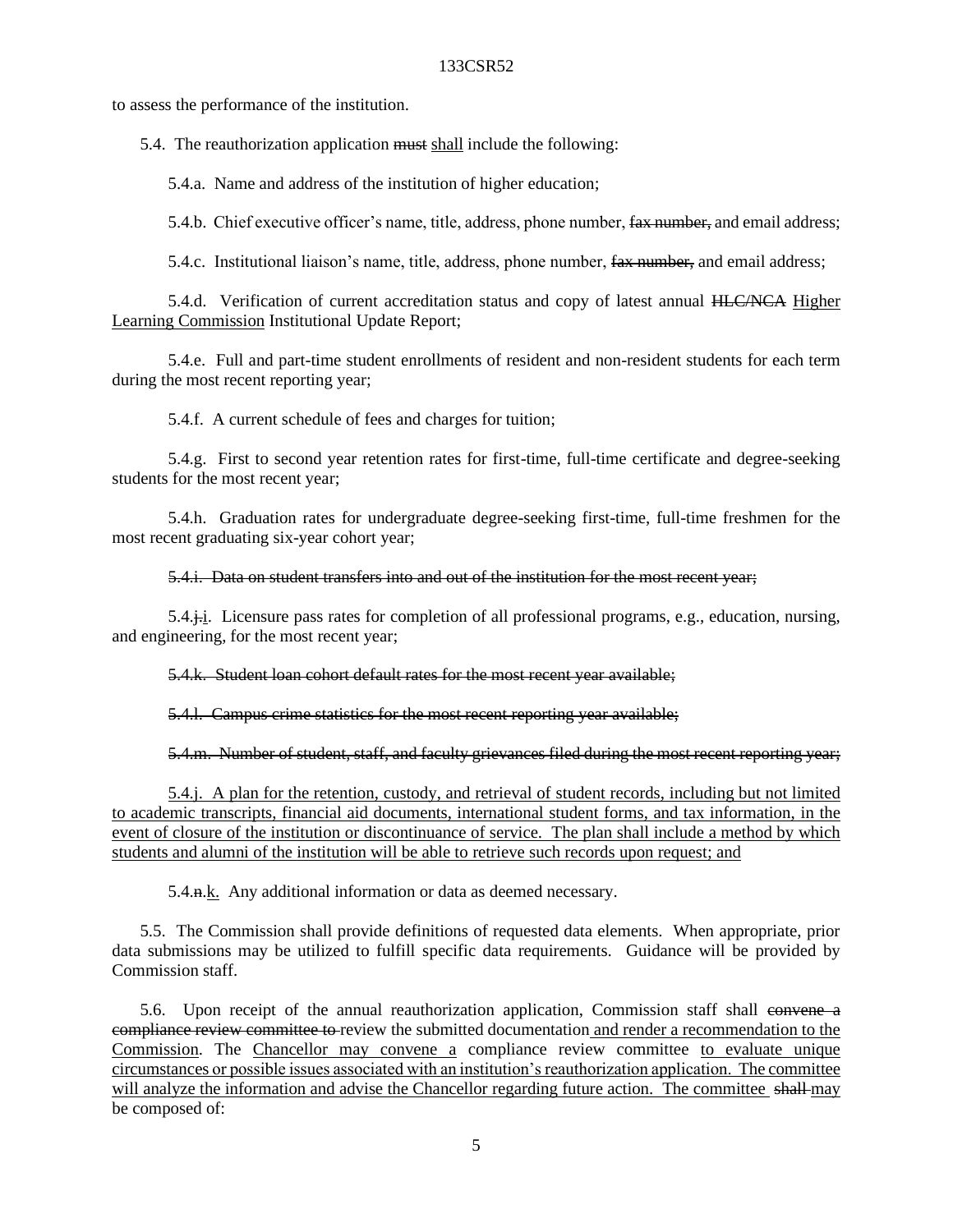5.6.a. Persons who are qualified by academic training or professional experience to verify the institution's compliance with Commission standards for authorization;

5.6.b. Persons who are representative of both public and private institutions;

5.6.c. Members of the Commission staff; The Vice Chancellor for Academic Affairs or designee shall serve as chair of the committee. and/or

5.7.d. Any other person(s) deemed necessary by the Chancellor.

5.7. Upon review of documentation and recommendation of the compliance review committee, the Chancellor shall recommend to the Commission that institutions that are found to be in compliance with generally accepted parameters of operation are recommended to the Commission for reauthorization be reauthorized.

5.8. If the compliance review committee finds, after review of required documentation, Commission staff find that the institution is not in compliance with generally accepted parameters of operation, the committee the Chancellor may request additional documentation for review.

5.9. Each institution shall provide<del>, at the request of the compliance review committee,</del> all information the committee Chancellor considers necessary to assess the performance of the institution and determine whether the institution continues to meet the minimum standards for conferring degrees. Information may include, but is not limited to, the following:

5.9.a. Institutional information.

5.9.a.1. Copies of articles of incorporation, charter, constitution, and by-laws for the initial reporting year, and changes only for reporting in subsequent years;

5.9.a.2. Copy of any articulation agreement the institution has with a West Virginia higher education institution entered into or changed within the last year;

5.9.a.3. Copy of the institution's current mission and goals statement for the initial reporting year, and changes only for reporting in subsequent years;

5.9.a.4. Copy of the current institutional catalog;

5.9.a.5. Copies of current promotional and recruitment materials and advertisements provided or distributed to West Virginia residents.

5.9.b. Accreditation information.

5.9.b.1. If the institution is accredited by a regional accrediting agency, verification of the accreditation status, including any correspondence within the last year; and

5.9.b.2. If the institution is accredited by a national accrediting agency or any of its academic programs are accredited by a program accrediting agency, verification of the accreditation status.

5.9.ea. Program information.

5.9.ca.1. A list of current degree programs offered in West Virginia by the institution;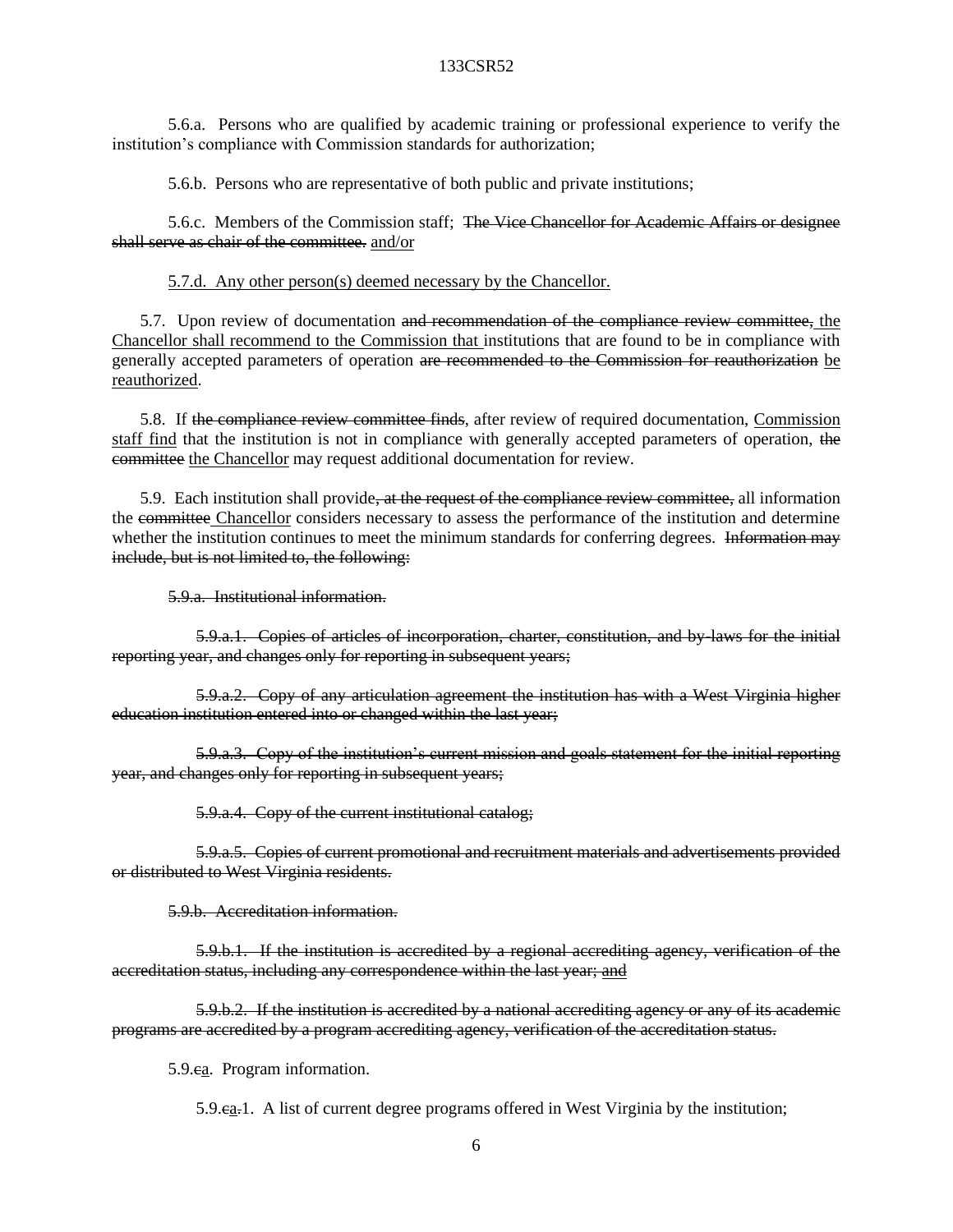5.9.ca.2. Results of any external degree program evaluation during the last year, if any;

5.9.ca.3. A list of any degree programs that have ceased to be offered during the previous year;

5.9.c.4. Identification of methods used to assess student achievement;

5.9.c.5. Results of the most recent assessment of student achievement.

5.9.d. Faculty information. – A list of current full-time and part-time faculty with highest degree held, degree field(s), and institution conferring highest degree.

5.9.eb. Financial information.

5.9.eb.1. The latest financial statement for the most recent fiscal year compiled and audited by an independent certified public accountant, including any management letters provided by the independent auditor.

5.9.f. Facilities information, if applicable. – Verification of compliance with all applicable local, State, and federal safety and fire codes.

5.9.gc. Student information.

5.9.g.1. The institution's policies about student admissions, evaluation, suspension, and dismissal for the initial reporting year, and changes only for reporting in subsequent years;

 $5.9.9.9.2c.1$ . A current schedule of fees, charges for tuition, required supplies, student activities, and all other student charges;

5.9. $\frac{q}{3c}$ . The institution's policy about tuition and fee refunds and adjustments for the initial reporting year, and changes only for reporting in subsequent years;

5.9.g.4. The institution's policy about granting credit for experiential learning, including prior education, training, and experience for the initial reporting year, and changes only for reporting in subsequent years;

5.9.g.5. The institution's policy on post-graduation placement, if any, and data on placements for the most recent year;

5.9.g.6. A list of all student grievances for the most recent year as well as the nature and disposition of each.

5.9.h. Other information.

5.9.h.1. Information related to compliance with federal or state laws and regulations that require reporting to the public, students, employees, or federal or state agencies;

5.9.h.2. Information on how the institution ensures accuracy in its usual publications such as the catalog and institutional brochures and fair representation by recruiters and agents.

5.9.id. The Commission shall provide definitions of requested data elements. When appropriate, prior data submissions may be utilized to fulfill specific data requirements. Guidance will be provided by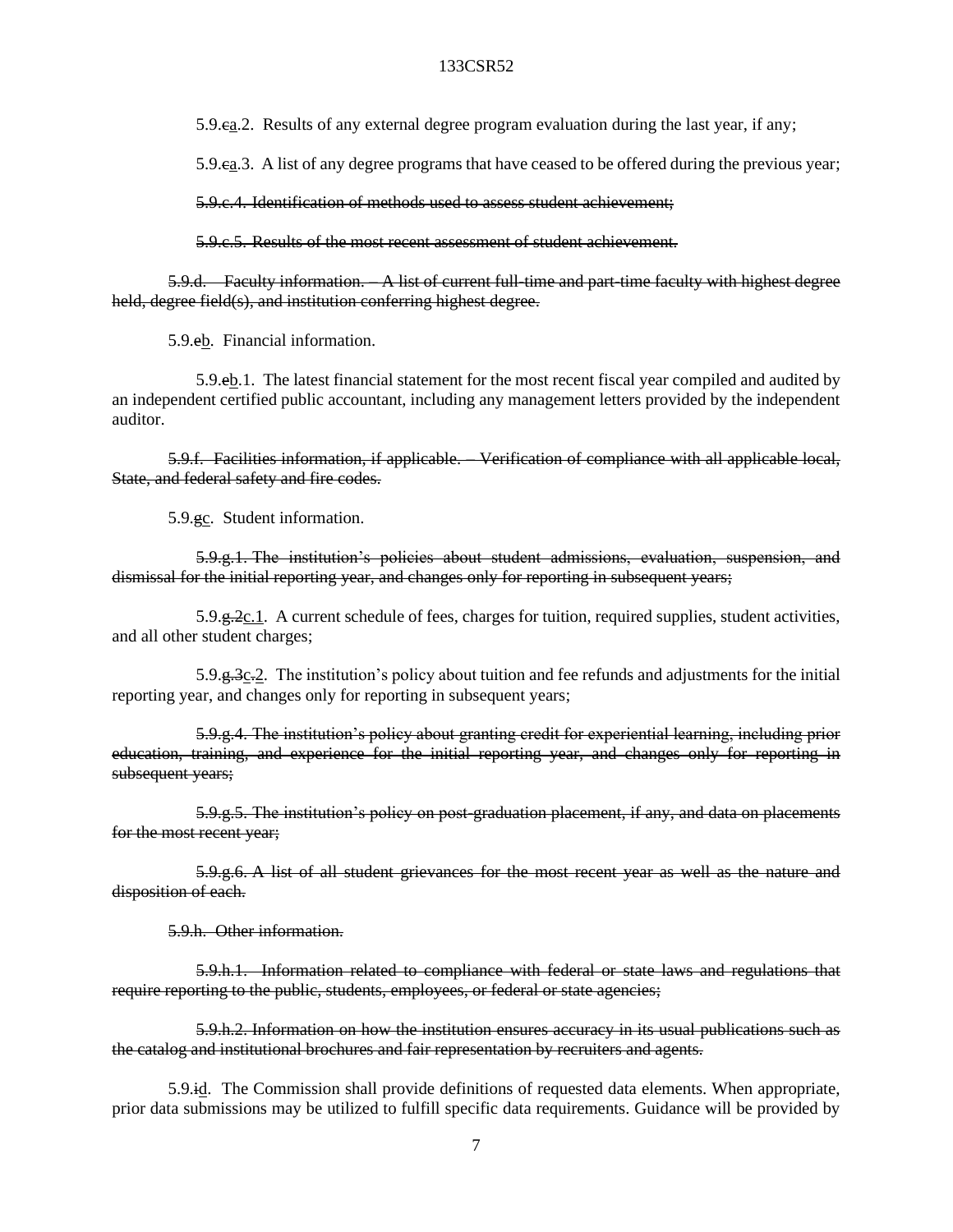# Commission staff.

# 5.10. On-site review.

5.10.a. The compliance review committee Commission staff, at  $\ddot{\textbf{t}}$  at  $\ddot{\textbf{t}}$  the Chancellor's discretion, may conduct on-site reviews to assess institutional compliance with the minimum standards for conferring degrees as outlined in Series 20133 C.S.R. 20, *Initial Authorization for Degree-Granting Institutions*. The committee Commission staff may evaluate maintenance of adequate academic and performance standards, conduct financial audits, or require the institution to perform such audits and provide detailed data to the committee as necessary to render a thorough and comprehensive assessment. When possible, the visit will be scheduled at a time which is mutually convenient to the institution and the committee Commission staff. The institution shall pay the reasonable expenses associated with the compliance review visit.

5.10.b. Following review of submitted documentation and/or any requisite site visit, the compliance review committee Commission staff will prepare an analysis of the findings.

5.10.c. Commission staff will provide a draft of a staff its report prepared in accordance with this section will be provided to the institution for comment and correction of factual errors. The institution may provide the Commission a response to the report within 10 working days of receipt of the report. The institutional comments will be included with the compliance review committee report Chancellor's recommendation presented to the Commission.

5.10.d. The compliance review committee Chancellor will develop a recommendation for the Commission regarding the institutional reauthorization application. Only those institutions which meet generally accepted higher education state standards of quality will be recommended for reauthorization.

5.10.e. If the Chancellor finds that an institution which is does not found to meet the generally accepted higher education state standards of quality, will be the Chancellor will recommended to the Commission for denial of that it deny reauthorization of the institution. Once reauthorization is denied, the institution is subject to the authorization requirements, process, and review in Series 20133 C.S.R. 20, *Initial Authorization of Degree-Granting Institutions*, in order to seek authorization to operate within West Virginia.

5.10.f. An institution submitting an annual reauthorization report adjudged determined by the Commission as meeting the standards for reauthorization shall retain its authorized status for the eurrent following year.

# **§133-52-6. Public Institutions and Annual Reauthorization. [Reserved]**

6.1. All public institutions, except Marshall University and West Virginia University, under the purview of the Commission shall apply for annual reauthorization and shall meet the conditions for reauthorization as provided in section 5 of this rule.

6.2. The Commission shall make available to the public information on matters of institutional performance for all public institutions under its purview, including Marshall University and West Virginia University, as provided in section 2 of this rule.

# **§133-52-7. Dissemination of Institutional Information.**

7.1. The Commission shall make available to the public information on matters of institutional performance that are not confidential and not restricted by federal or state laws or regulations. Such information may be posted on the Commission's website or disseminated through other appropriate venues.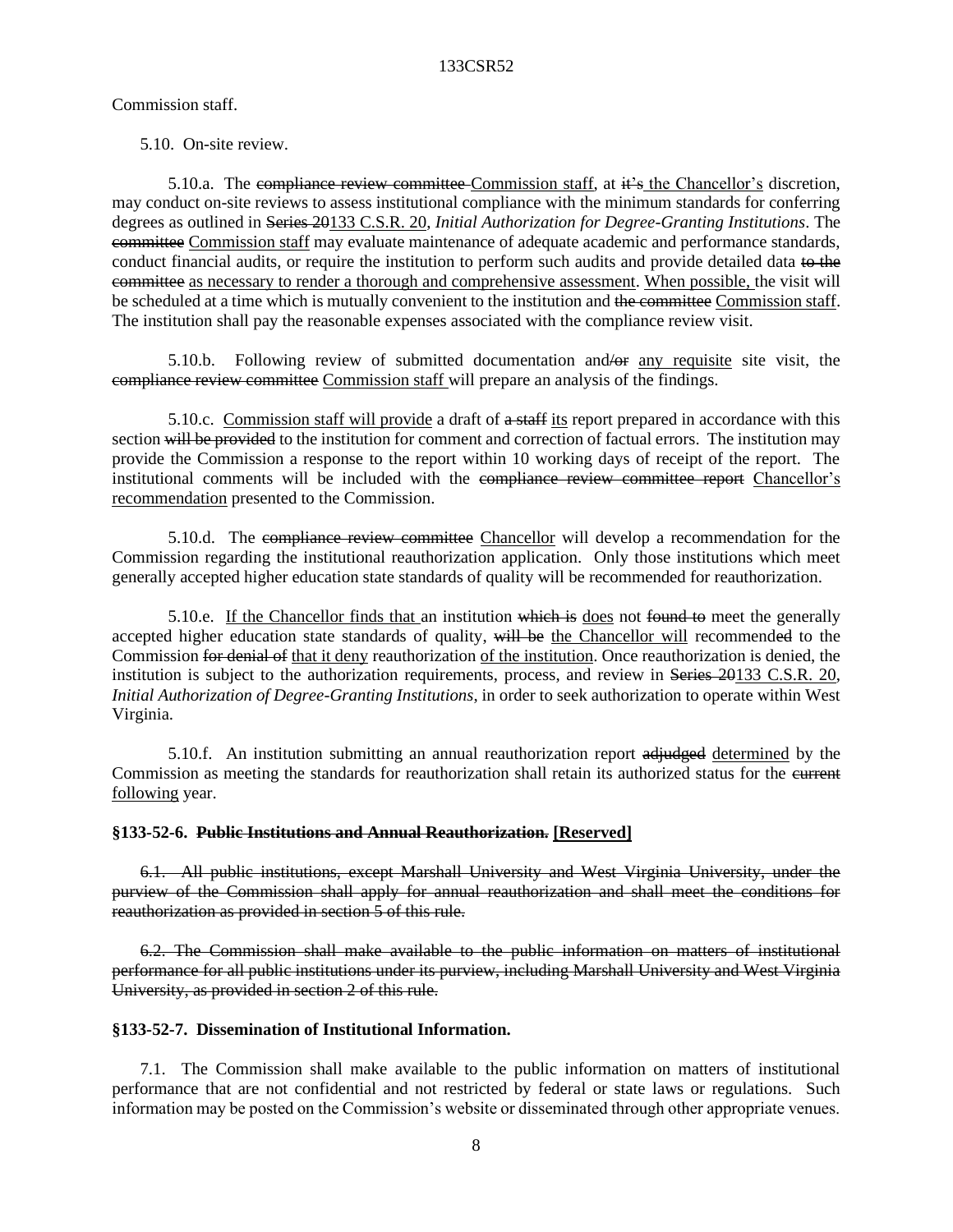7.2. The Commission office shall maintain a list of institutions authorized to grant degrees and shall make such list available to the public.

#### **§133-52-8. Change of Ownership and Control.**

8.1. Authorization of an institution terminates at the time when a change in ownership resulting in a change of or control of the institution changes from that indicated on the institution's most recent reauthorization application unless the institution files an application within 10 business days after the change of ownership that resulted in a change of or control. Such institution shall submit an application reflecting the change in ownership and control and an application fee of \$500.

8.1.a. If an institution files an application requesting approval of a change of ownership and control more than 10 business days after the such change of ownership resulting in a change of control takes effect, the authorization terminates and such an application will be considered as an application for authorization and the institution shall pay the fees specified in Series 20 133 C.S.R. 20, *Initial Authorization for Degree-Granting Institutions*.

8.1.b. An authorized institution shall notify the Commission of any anticipated change in ownership that results in a change of or control at least 30 days prior to the change in ownership and control.

### **§133-52-9. Reauthorization Fees.**

9.1. A non-refundable fee of \$500 shall accompany the submission of the annual application report for reauthorization.

9.2. Failure to file the annual report or to pay the report fee shall be sufficient grounds for denial of reauthorization or suspension or revocation of degree granting authority. An institution filing a report that is postmarked after the November 1 due date will be assessed a late fee of \$300.

9.3. The annual fee and annual report requirements shall be applicable for all years of authorization through the Commission. The Commission may adjust all fee charges as deemed necessary.

9.4. Public institutions located in West Virginia are exempt from the requirement of payment of reauthorization fees as provided in this section.

# **§133-52-10. Sanctions and Termination of State Authorization.**

10.1. Intermediate sanctions. – If an institution fails to comply with the provisions for reauthorization in this rule, the Commission may progressively impose one or more of the following sanctions.

10.1.1a. Require the submission and implementation of an improvement plan to address or correct problems identified by the Commission; and/or

10.1.2b. Suspend the ability of an institution to enroll students for one or more of the approved programs offered by the institution.

10.1.2.b.1. In addition to the foregoing, the Commission may suspend the ability of an institution to enroll future students and deny reauthorization for the next year if any of the following occur:

10.1.2.b.1.a. The institution fails to provide to the Commission an approved teach-out plan within the requisite time after being notified by its accreditor or the Commission that it needs to do so;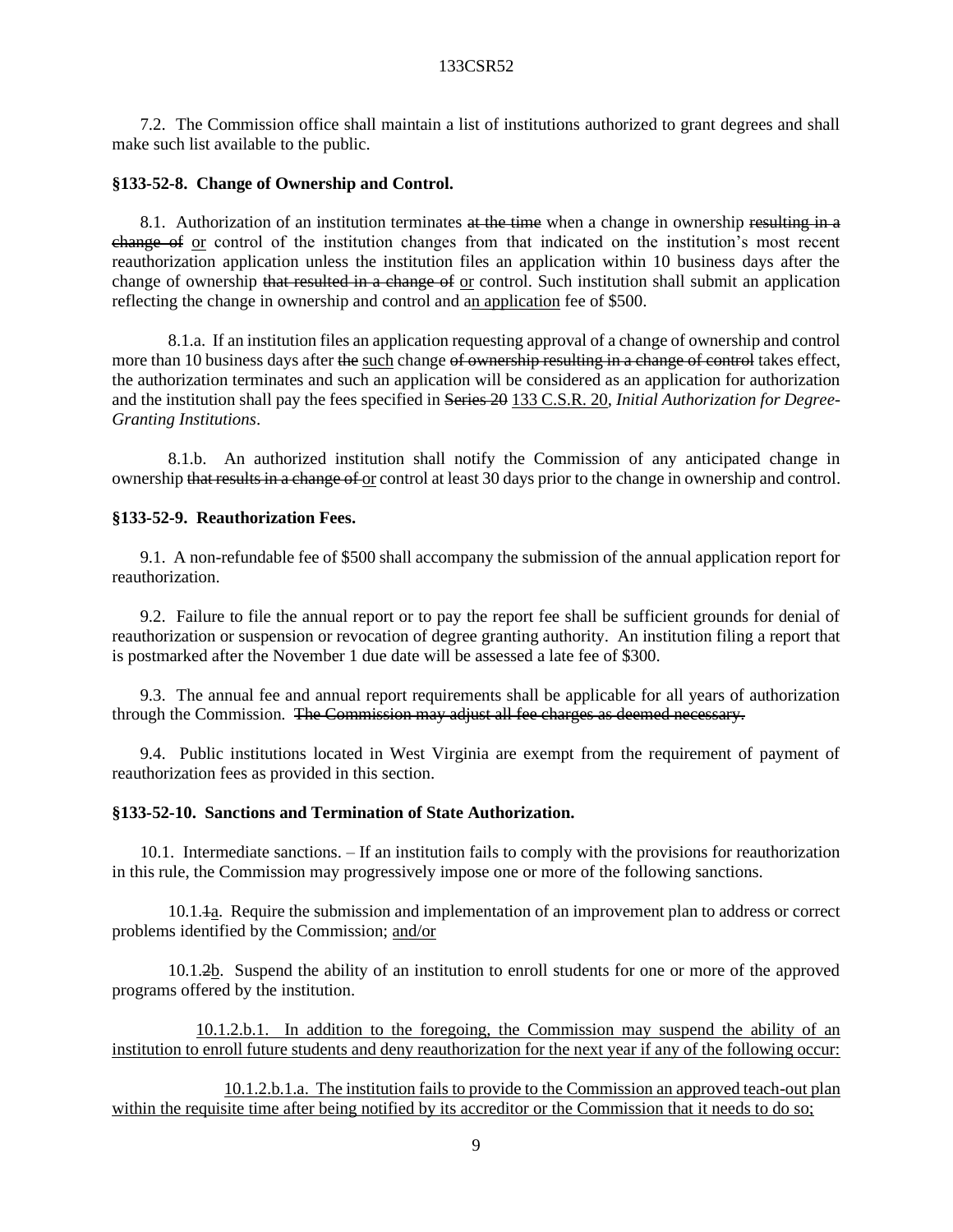10.1.2.b.1.b. The institution continuously fails to provide essential student services in a timely manner, including without limitation processing transcript requests or financial aid; or

10.1.2.b.1.c. The institution fails to comply with State or federal wage and hour laws or employee compensation contracts or the statutory requirements regarding any required subscription to the Unemployment Compensation Fund or workers' compensation insurance, the payment of premiums or other charges as required to maintain such coverage, the timely filing of payroll reports, or the maintenance of adequate deposits.

10.2. Termination of state authorization.

10.2.a. An institution shall provide the Commission with a copy of any notice, warning, suspension, revocation, or other adverse action received from any national or regional accrediting agency within five business days of receipt of such notice. The Commission shall terminate the authorization of any institution that fails to fulfill any requirements prescribed by its accreditor within timeframes established by the accreditor.

10.2.b. The Commission may for good cause suspend, withdraw, or revoke the authorization of an institution to generate or solicit students within the state, place an institution on probation, order refunds to students, forfeit the institution's surety bonds, revoke an institution's degree granting authority, or take any other appropriate action per Series 20 133 C.S.R. 20, *Initial Authorization of Degree-Granting Institutions.*

10.2.c. The Commission may terminate state authorization if the institution fails to submit an acceptable annual reauthorization application or submits an incomplete or unsatisfactory reauthorization application, as determined by Commission staff and referenced in Section 5 of this rule in accordance with the provisions of this rule.

10.2.d. The Commission shall revoke the authority of an institution to confer degrees at any time when the institution's governing body, chief executive officer, or both have done any one or more of the following:

10.2.d.1. Failed to maintain the minimum standards for conferring degrees;

10.2.d.2. Refused or willingly failed to provide information to the Commission in a manner and within a reasonable timeframe as established by the Commission; or

10.2.d.3. Willfully Provided false, misleading, or incomplete information to the Commission.

10.2.e. The Commission shall terminate the authorization of an institution authorized as a religious, theological, or faith-based college that fails to continue to meet the criteria for a religious institution shall have its authorization terminated. The Commission shall notify the institution shall be so notified of its action in writing. and allow a phase-out period of not more than one additional academic term shall be permitted. The institution may file an appeal to the Commission may be filed within 10 business days of its receipt of the written notice. In the absence of a timely appeal, the termination shall be final.

10.3. Notification to cease offering degrees or degree credits. – If an institutions that are not authorized by the Commission but offers degrees and/or degree credits in West Virginia, the Commission shall be notified notify the institution by certified mail that they it shall cease immediately to offer degrees and/or degree credits. The Commission shall initiate appropriate legal action if the institutions fail to comply.

# **§133-52-11. Notification and Deposit of Records Upon Discontinuance of Operations.**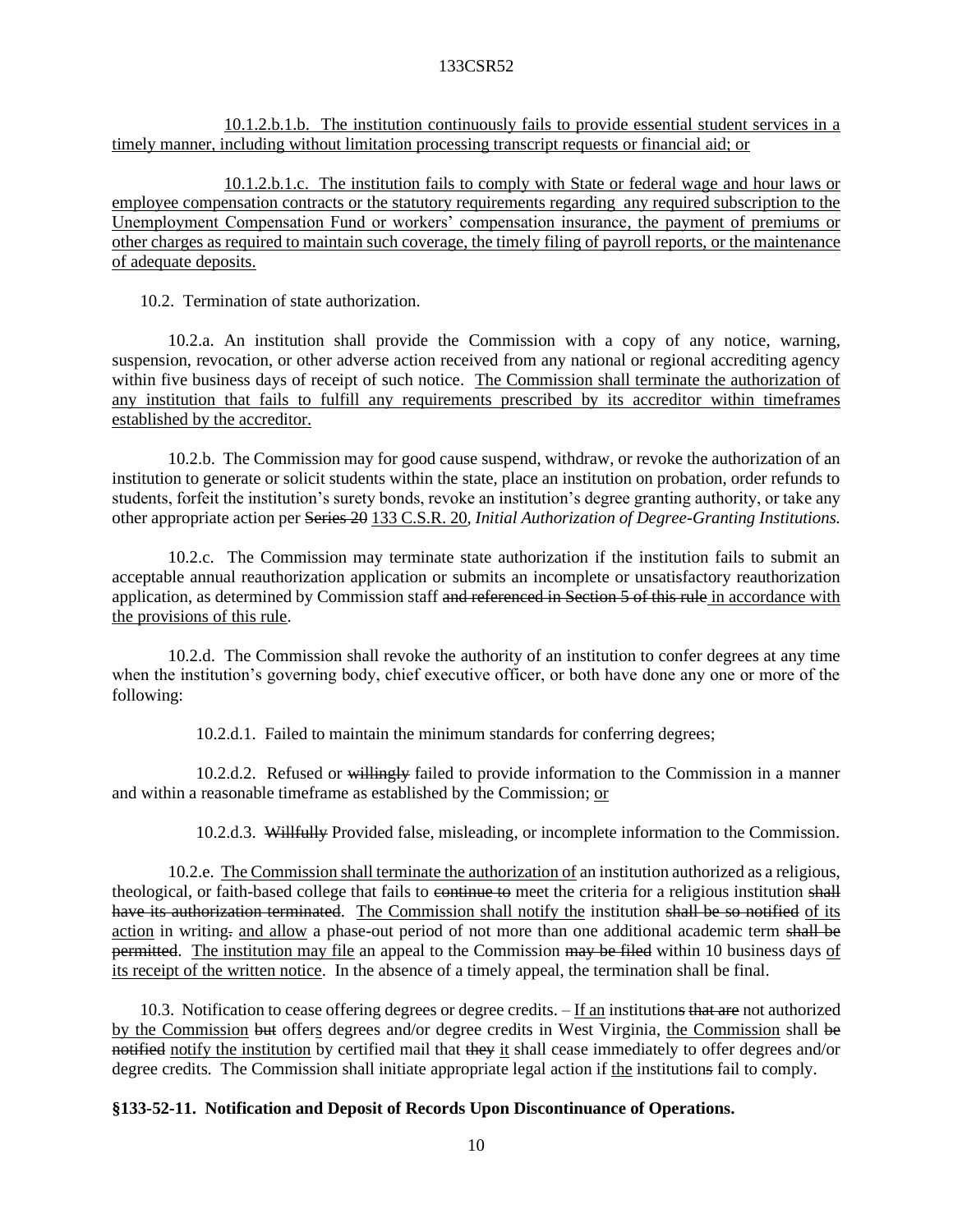11.1. If an authorized institution, branch campus, or extension program of an authorized institution discontinues operation in this State, its chief executive officer shall notify the Commission of the date of discontinuance and the name and address of the agency where records will be maintained.

11.2. Records shall be Institutions shall permanently maintained and their records so that authorized parties may obtain copies may be obtained by authorized parties thereof. Such records shall include, but not be limited to, information pertaining to the admission of each student and former student and the educational record of each student and former student. Institutions shall retain financial aid records of each student and former student shall be retained consistent in accordance with State and federal regulations law.

11.3. When an institution decides to cease postsecondary education operations, it must assist students to find alternative means to complete their studies with a minimum of disruption and inform the Commission of the following:

11.3.a. The planned date of termination of postsecondary education operations;

11.3.b. The planned date for the transfer of student records;

11.3.c. confirmation of The name and address of the organization to receive and hold the student records, if different from the institution itself; and

11.3.d. The official at the organization receiving the student records who is the institution has designated as the records custodian to provide official copies of records or transcripts upon request.

11.4. Any institution that fails to comply with the requirements of this section forfeits consideration by the Commission of any application for authorization or reauthorization.

#### **§133-52-12. Notification: Appeals.**

12.1. Once the Commission has received and verified the accuracy of information constituting any of the grounds for adverse action identified in section 10 of this rule, the Commission shall notify the institution and its owner in writing of its intent to recommend denial, or suspension, or revocation of reauthorization or other adverse action and the grounds for such recommendation.

12.1.a. The owner of the institution may, within 10 business days of receipt of such notice, request a hearing upon the recommended action. Such hearing, if requested, shall be commenced by the Chancellor within 20 business days of such request at the Chancellor's office or at such other a location convenient to the parties and witnesses as may be designated by the Chancellor.

12.1.b. The hearing shall be conducted by the Chancellor or his/her designee, pursuant to the procedures set forth in Chapter 29A, Article 5 of the Code of West Virginia West Virginia Administrative Procedures Act, W. Va. Code § 29A-5-1, et seq.

12.1.c. The Chancellor or his/her designee may continue the hearing at the request of the institution for good cause shown. Continuance shall not be granted as a matter of right.

12.1.d. If the owner or a representative of the institution does not request a hearing within the requisite time period, the recommendation of the Chancellor or his/her designee shall be deemed unchallenged by the institution and reported to the Commission for final action.

12.2. During the hearing, the grounds for denial, suspension, withdrawal, or revocation of authorization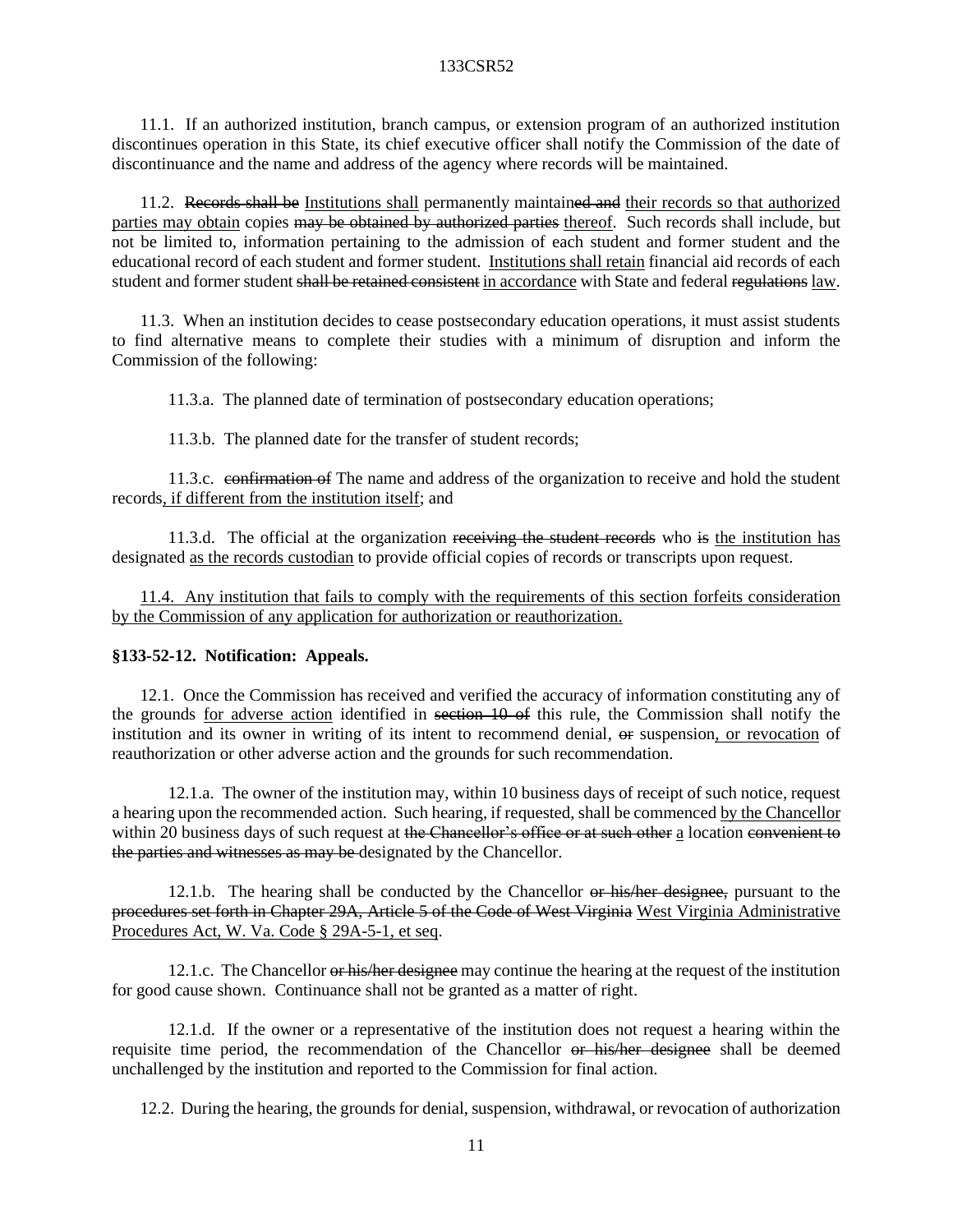to operate the institution or other adverse action must be established by elear and convincing evidence a preponderance of the evidence.

12.3. Irrelevant, immaterial, or unduly repetitious evidence may be excluded from the hearing. Formal rules of evidence as applied in civil cases in the circuit courts of this state shall not be applied. When necessary to ascertain facts not reasonably susceptible of proof under those formal rules evidence not admissible there under may be admitted, except where precluded by statute, if it is a type commonly relied upon by reasonably prudent persons in the conduct of their affairs.

12.4. The rules of privilege recognized by the law of this state shall be followed.

12.5. Objections to evidentiary offers shall be noted in the record. Any party to the hearing may vouch the record as to any excluded testimony or other evidence.

12.6. Any party to a hearing may appear with witnesses to testify on his or her behalf; may be heard in person, by counsel or both; may present such other evidence in support of his or her position as deemed appropriate by the Chancellor or his/her designee; and may cross-examine witnesses called by the Commission in support of the charges.

12.7. The hearing shall be open to the general public.

12.8. A record of the hearing, including the complaint(s), if applicable, the notice of hearing, all pleadings, motions, rulings, stipulations, exhibits, documentary evidence, evidentiary depositions, and the stenographic report of the hearing, shall be made and a transcript thereof maintained in the Commission's files. All recorded materials shall be transcribed. The Commission shall have the responsibility to make arrangements for the transcription and provision of the reported testimony and evidence to the parties. Upon request, a copy of the transcript shall be furnished to any party at his or her expense.

12.9. Documentary evidence may be received in the form of copies or excerpts or by incorporation by reference.

12.10. The Commission may call witnesses to testify in support of charges, and may present such other evidence to support its position, and may cross-examine witnesses called by the charged party institution in support of its position.

12.11. All parties shall have the right to offer opening and closing arguments.

12.12. Hearings may be continued or adjourned to a later date or different place by the Chancellor  $\Theta$ his/her designee by upon appropriate notice to all parties.

12.13. All motions related to a case set for hearing, except motions for continuance and those made during the hearing, shall be in writing and shall be received in the office of the Chancellor at least 10 business days before the hearing. Pre-hearing motions shall be heard at a pre-hearing conference or at the hearing prior to the commencement of testimony.

12.14. Any party may submit proposed findings of fact and conclusions of law at a time and manner designated by the Chancellor or his/her designee.

12.15. At any time prior to the hearing or thereafter, the Chancellor or his/her designee may hold conferences for the following purposes:

12.15.a. To dispose of procedural requests, pre-hearing motions, or similar matters;